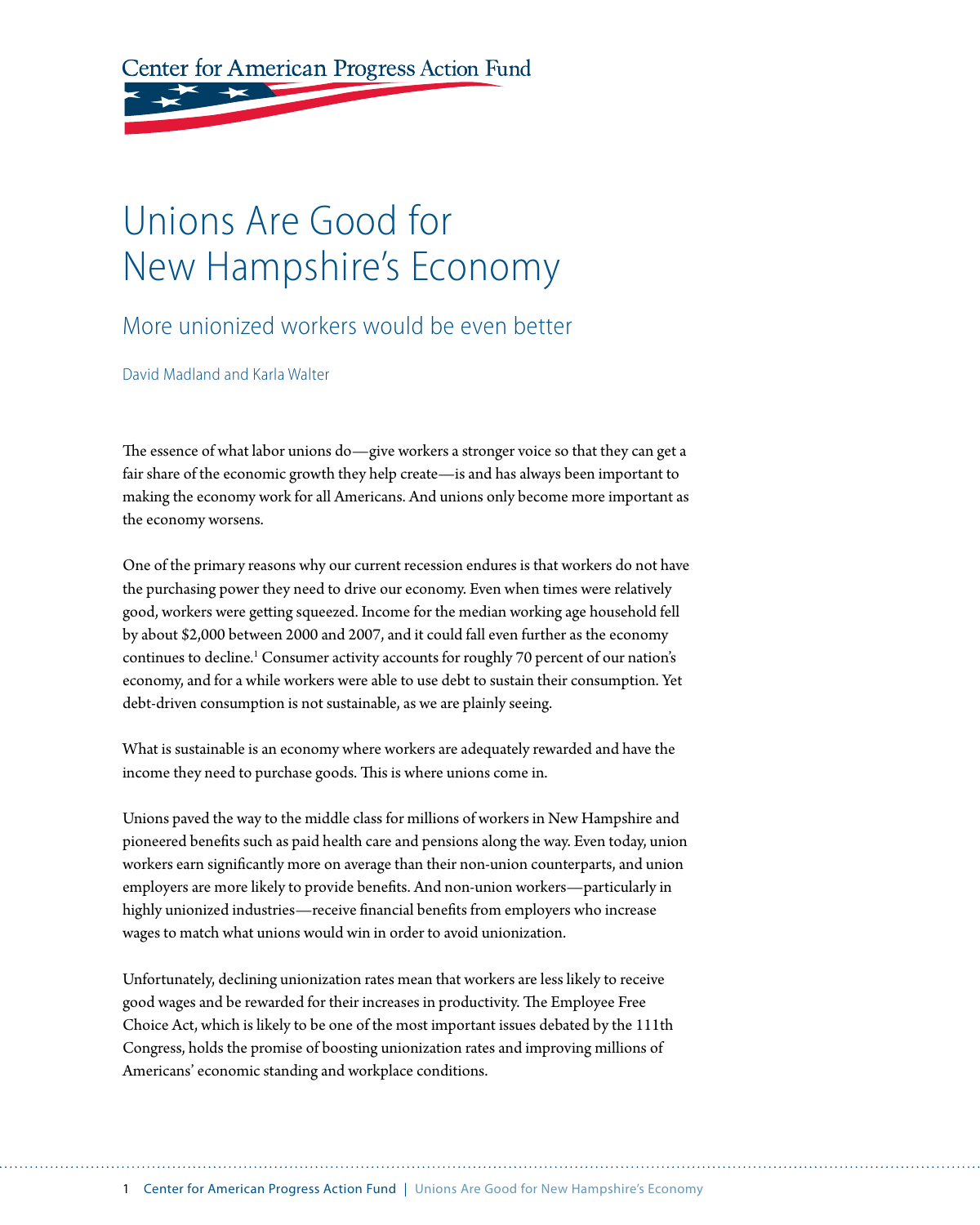#### Unions help workers achieve higher wages

Union members in New Hampshire and across the country earn significantly more than non-union workers. Over the four-year period between 2004 and 2007, unionized workers' wages in New Hampshire were on average 7.0 percent higher than non-union workers with similar characteristics.<sup>2</sup> That means that, all else equal, New Hampshire workers that join a union will earn 7.0 percent more—or \$1.47 more per hour in 2008 dollars—than their otherwise identical non-union counterparts.<sup>3</sup>

Yet union coverage rates have been declining for several decades. In 1983, the first year for which state level unionization data is available, 14.4 percent of workers in New Hampshire were either members of a union or represented by a union at their workplace.<sup>4</sup> By 2008, that portion declined to 12.4 percent.<sup>5</sup>

### Workers' wage growth lags as American productivity increases

Workers helped the economy grow during this time period by becoming ever more productive, but they received only a small share of the new wealth they helped create. Throughout the middle part of the 20th century—a period when unions were stronger— American workers generated economic growth by increasing their productivity, and they were rewarded with higher wages.<sup>6</sup> But this link between greater productivity and higher wages has broken down.

Prior to the 1980s, productivity gains and workers' wages moved in tandem: as workers produced more per hour, they saw a commensurate increase in their earnings. Yet wages and productivity growth have decoupled since the late 1970s. Looking from 1980 to 2008, nationwide worker productivity grew by 75.0 percent, while workers' inflation-adjusted average wages in New Hampshire increased by only 40.9 percent, which means that workers were compensated for only 54.5 percent of their productivity gains.<sup>7</sup> Since 2000, New Hampshire workers were only compensated with increased wages for 39.9 percent of their gains in productivity.8

The cost of benefits—especially health insurance—has increased over time and now accounts for a greater share of total compensation than in the past, but this increase is nowhere near enough to account for the discrepancy between wage and productivity growth.<sup>9</sup> For example, according to analysis by the Center for Economic and Policy Research, between 1973 and 2006 the share of labor compensation in the form of benefits rose from 12.6 percent to 19.5 percent.<sup>10</sup>

If New Hampshire's workers were rewarded for 100 percent of their increases in labor productivity between 1980 and 2008—as they were during the middle part of the 20th century—average wages would be \$26.17 per hour—24.2 percent higher than the average real wage in 2008.<sup>11</sup>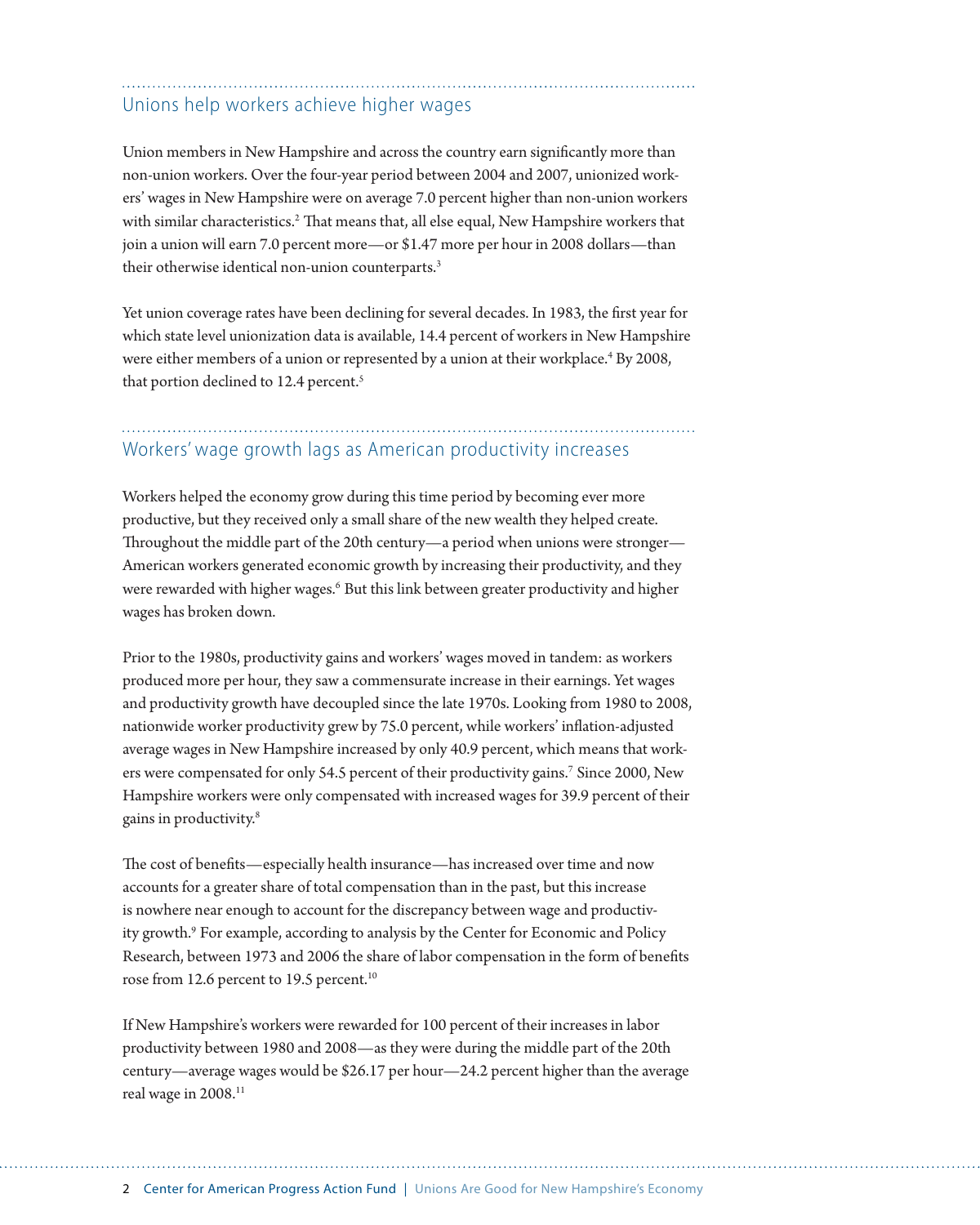### Unionization rewards workers for productivity growth

Slow wage growth has squeezed the middle class and contributed to rising inequality.12 But increasing union coverage rates could likely reverse these trends as more Americans would benefit from the union wage premium and receive higher wages. If unionization rates were the same now as they were in 1983 and the current union wage premium remained constant, new union workers in New Hampshire would earn an estimated \$33 million more in wages and salaries per year.<sup>13</sup> If union coverage rates increased by 5 percentage points over current levels, New Hampshire's newly unionized workers would earn an estimated \$82 million more in wages and salaries per year.<sup>14</sup> Non-union workers would also benefit as employers would likely raise wages to match what unions would win in order to avoid unionization.<sup>15</sup>

#### Increased unionization would boost New Hampshire's annual state wages

Union employers are also significantly more likely to provide benefits to their employees. Union workers nationwide are 28.2 percent more likely to be covered by employer-provided health insurance and 53.9 percent more likely to have employer-provided pensions compared to workers with similar characteristics who were not in unions.<sup>16</sup>

#### Conclusion

Nearly three out of five survey respondents from a Peter Hart Research Associates poll report that they would join a union if they could, but workers attempting to unionize currently face a hostile legal environment and are commonly intimidated by aggressive anti-union employers.17 The Employee Free Choice Act would help workers who want to join a union do so by ensuring fairness in the union selection process with three main provisions: workers would have a fair and direct path to join unions through a simple majority sign-up; employers who break the rules governing the unionization process would face stiffer penalties; and a first contract mediation and arbitration process would be introduced to thwart bad-faith bargaining.

Passing the Employee Free Choice Act and making it harder for management to threaten workers seeking to unionize would be good for New Hampshire's workers. It would help boost workers' wages and benefits. And putting more money in workers' pockets would provide a needed boost for New Hampshire's economy. Increasing unionization is a good way to get out of our current economic troubles.

*The Center for American Progress Action Fund would like to thank the Center for Economic and Policy Research for providing the state-by-state analysis of the union wage premium.*

#### **Annual state wages increase if unionization increased in New Hampshire**



Source: Authors' calculations based on CEPR estimates of the union premium from the Current Population Survey Micro-Data for all wage and salary workers 16 years and older; CAPAF analysis of the Current Population Survey and Current Employment Statistics Survey (National); and unionized workforce data from Barry T. Hirsch and David A. Macpherson, "Union Membership and Coverage Database from the Current Population Survey," available at http:// ww.unionstats.com (last accessed December 2008). Note: Total wages collected includes all hourly wage and salary workers. Total wage data extrapolated from 2008 average state wage for wage and salary workers. The estimated total wages collected if unionization increased to the 1983 level does not include any estimate of the wage benefit to non-union workers. Estimated total wages would be higher if this benefit were included.